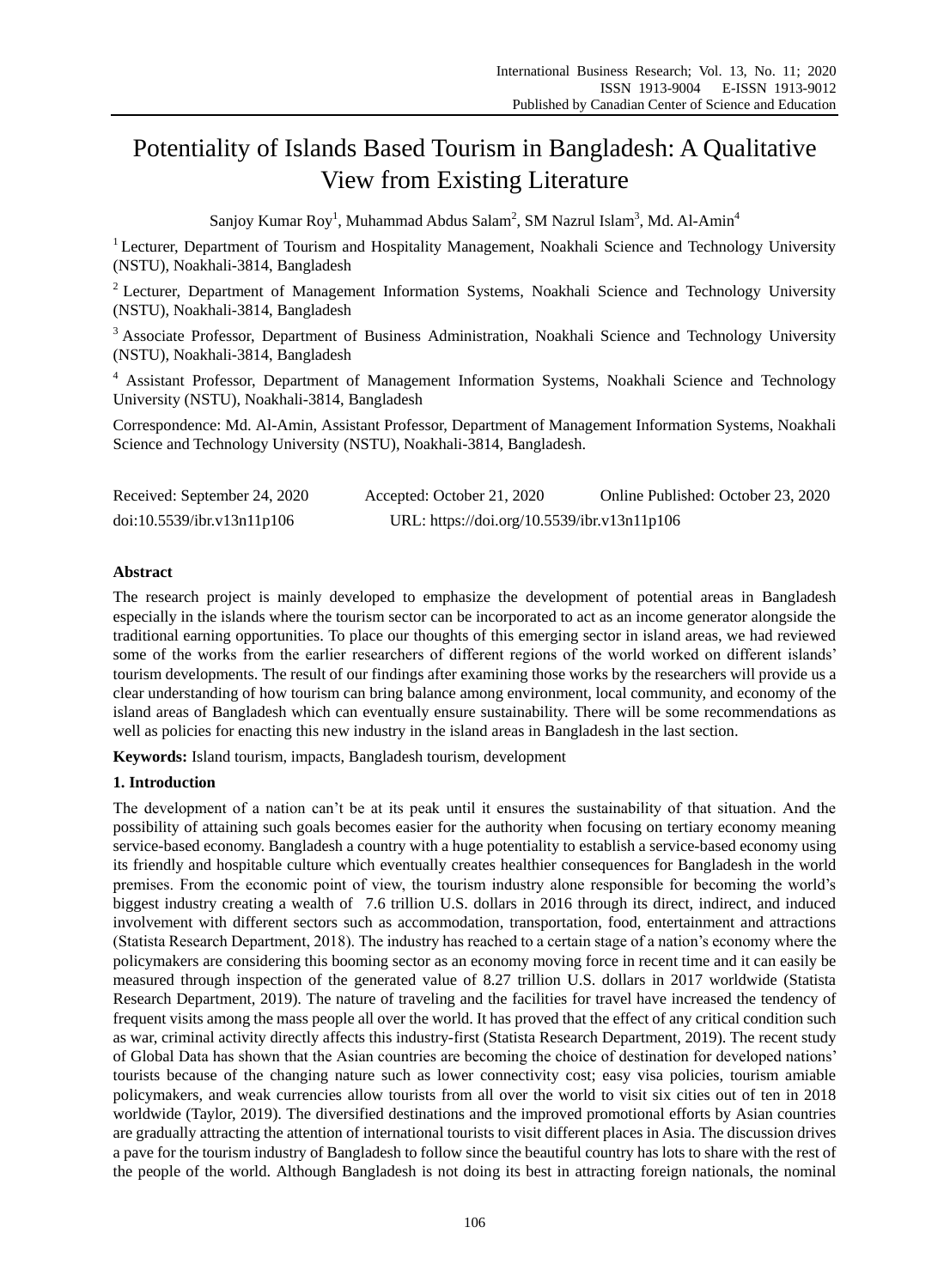growth of domestic tourists gives hope to the decision-makers to step forward and display the beauty of our motherland.

The travel pattern has changed among the domestic tourists of Bangladesh in recent times, leaving the traditional environment of crowded destinations through visiting the newly discovered beaches of island areas instead (Shihab, 2019). Bangladesh has its most of the beautiful islands with diversified beach areas along the side of the mighty Bay of Bengal and Padma River creating an amazing environment molded with the love of nature. The island in Bangladesh known as the "Char" or "Dwip" and the amazing islands are such as Saint Martin, Maheshkhali, Chera Dwip, Kutubdia, Nijhum Dwip, Sonadia, Manipura, Sandwip, Shahpuree, etc. (Travelmate, 2019). The global tourism pattern of seeking nature-based experience and true cultural interaction has opened up the door for the pacific island countries to establish tourism as one of the key drivers in changing economic progress through bringing financial security in employment and infrastructural movement (Everett, 2018).

The present decision of the governmental body has been showing the enlightenment in introducing island-based tourism in Bangladesh. Though the country is facing a poor number in attracting foreign tourists for a long time to visit our tourist destinations, the plans including the creation of special tourist zones taken by the authority providing options for the government as well as locals to gain enhancement in their economic bar. There are three projects are going on by the Bangladesh Economic Zone Authorities (BEZA) only in Cox"s Bazar district named as Naf tourism park, Sabrang tourism park, and Sonadia eco-tourism park and it is predicted that the projects once completed will generate 2 billion U.S. dollars with the inclusion of two hundred thousand jobs (Siddiqi, 2019).

There are several islands in Bangladesh having unique characteristics that can easily draw the attention of the tourists as the booming market is always looking for places with a calm environment. Here the island areas have that kind of potentiality to deal with such demand. The factors which are involved in transforming the island into a destination for people to visit, we need to step forward to take the advantage from established research on island tourism and get a holistic understanding in setting the best strategies as well as focusing on the existing consequences from different perspectives of tourism stakeholders.

The study is basically operated to find out the necessity of island tourism development for a country like Bangladesh through focusing on the impacts of it on different stakeholders. The further section will reveal the area of investigation of this project.

## **2. Problem Identification**

## *2.1 Study Area*

The tourism industry has been playing a key role in most of the developing nations to place their economy in the growing parameter which eventually shows them the future doings and set the goals for economic solvency with a sustainable approach. The diversified needs and tastes of growing tourism markets in developed as well as in developing countries have recognized the island areas as a tourism product. The policymakers and the researchers have always been involved in finding out the long term solution for economic prosperity in the developing nations. A prior analysis by UNWTO, suggests that the Small Island Developing Countries can avail the tourism as a driver of development which can ensure employment opportunities for male and female of any skill group, empowerment of the community, bringing economic resilience, raising awareness for environment conservation, and lastly establishment blue economies assuring the enhanced investment in the tourism value chain (UNWTO, 2014). Bangladesh has discovered mainly the two coast based destinations Cox"s Bazar and Saint Martin Island for tourism purposes. The main theme behind this study has remained confined in digging out the possibilities of establishing island-based tourism in Bangladesh and to reach the answer of it, the study has backed by the representation of impacts of the island based tourism.

## *2.2 Knowledge Scope*

To find out the sustainable solution of traditional challenges for Bangladesh such as poverty, less coordination among linked industries and employment generation can be solved through the establishment of the tourism sector as an alternative sector for economic growth (Hasan et.al, 2013). The policymakers need to be aware of the potentiality of different areas where they can incorporate the development goal. The involvement of researchers in providing the information and notifying the development gap can be regarded as an influential factor for a new sector to grow. It is not impossible to achieve the goal of vision 2021 for Bangladesh if it can utilize this undiscovered industry through setting short, mid and long term projects and allocating enough budget for the execution (Parveen, 2013). To conduct the study, the authors have developed some of the questions which will ultimately direct the necessity of island-based tourism in Bangladesh.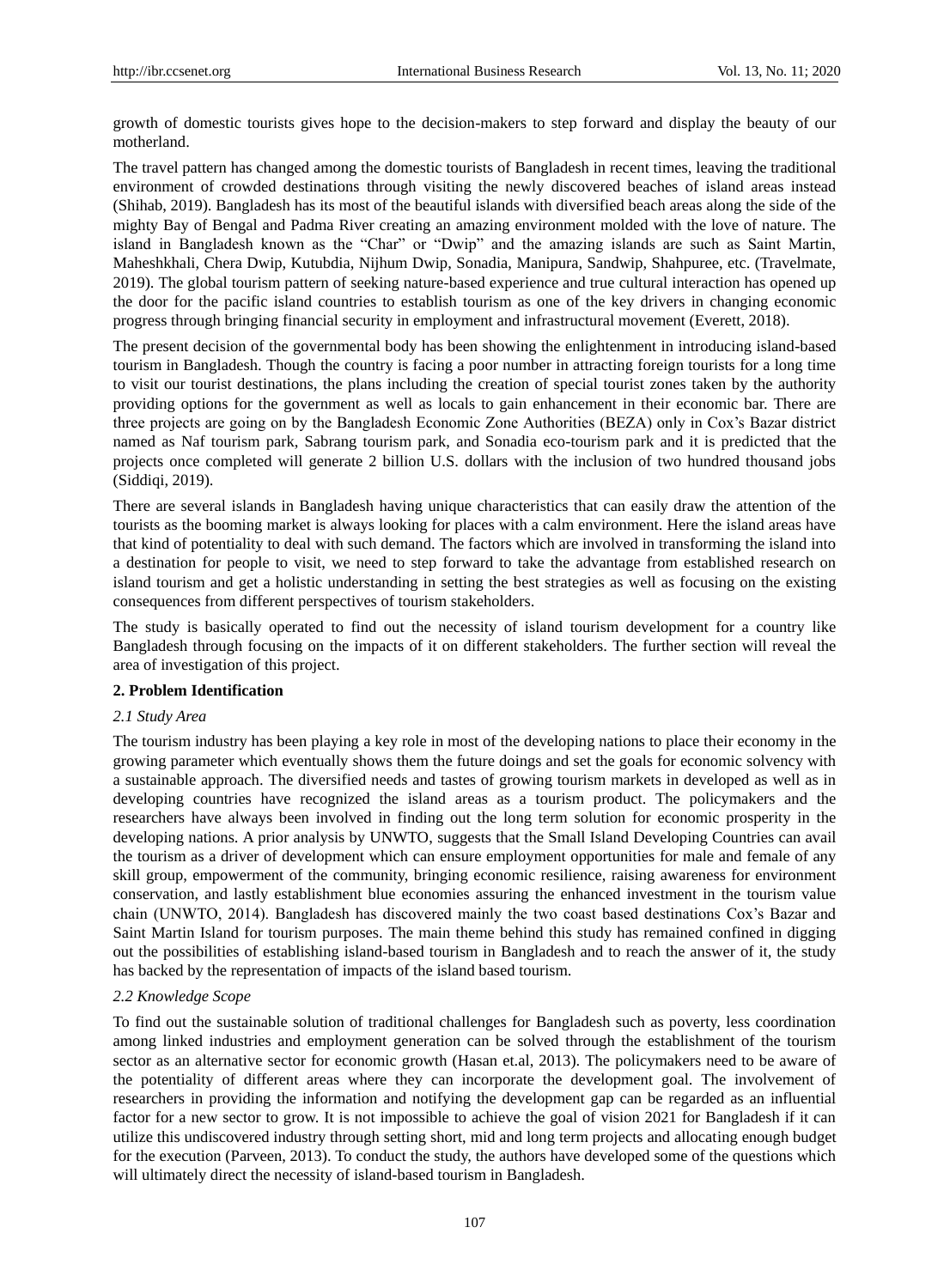The findings we will achieve after analyzing the answers to the first two questions eventually lead us to a conclusion where we can easily get an understanding of the number three question.

- What are the factors that influenced island-based tourism?
- What could be the impacts of island tourism on different stakeholders?
- Why does it essential to establish island-based tourism in Bangladesh?

## **3. Methodology**

Though island-based tourism has already experienced in many countries and even today giving them the best benefit out of that industry. But Bangladesh has utilized a minimum level of coastal resources for promoting tourism in these aspects. So, the study basically involved in finding out the positive impacts of established writing through different authors" observations. To conduct the study, very few articles, websites, conference papers, internet columns were identified which meet the criteria of the study purposes. The researchers first gathered information from different sources about tourism prospects in the developing nations, island-based tourism development in developing countries, impacts of island-based tourism, the necessity of island-based tourism in those areas. Then, the information which was collected through journal articles, conference papers, and website writings categorized to find out the specific data regarding the study area. The categories were involved in finding impacts from different aspects such as economic, environmental, socio-cultural, and community. Another category was developed to approach the requirement for introducing the tourism industry in island areas. The following table 1 represents the examined resources used for attaining the understanding of "Assessing the Applicability of Tourism for Islands" People in Bangladesh: A qualitative View Based on Existing Literature".

| N <sub>o</sub>  | Author(s)                                                        | Year | Source Name                                         | Title                                                                                                                   |
|-----------------|------------------------------------------------------------------|------|-----------------------------------------------------|-------------------------------------------------------------------------------------------------------------------------|
| $\overline{1}$  | Andaria, K.S., Marsoedi,<br>Arfiati, D., Hakim, L. &<br>Soemarno | 2013 | Journal of Basic and Applied<br>Scientific Research | Stakeholder Analysis for<br>Coastal<br>Tourism Development in Bangka Island,<br>North Sulawesi Indonesia.               |
| $\overline{2}$  | Bojanic, D. C., Warnick,<br>R. & Musante, M.                     | 2009 | 2009 ttra International Conference.                 | Evaluation<br>of<br>the<br>Relative<br>An<br>Importance of Tourism for Islands.                                         |
| $\overline{3}$  | Briguglio, L. & Briguglio,<br>M.                                 | 1996 | Pinter                                              | Sustainable Tourism in the Maltese<br>Islands.                                                                          |
| $\overline{4}$  | Britton, S.G.                                                    | 1982 | Annals of Tourism Research                          | The Political Economy of Tourism in the<br>Third World.                                                                 |
| 5               | Craigwell, R.                                                    | 2007 | www.eldis.org                                       | The importance of the tourism industry<br>in small island developing states.                                            |
| 6               | Diedrich, A., & Aswani, S.                                       | 2016 | Royal Swedish<br>Academy<br>of<br>Sciences.         | Exploring the potential impacts of<br>tourism development on social and<br>ecological change in the Solomon<br>Islands. |
| $\overline{7}$  | Everett H., Simpson D. &<br>Wayne, S.                            | 2018 | www.adb.org                                         | Tourism in Pacific.                                                                                                     |
| 8               | Hall, C.M.                                                       | 2010 | Asia Pacific Journal of Tourism<br>Research         | Destinations:<br>Natural<br>Island<br>$\mathsf{A}$<br>Laboratory for Tourism: Introduction                              |
| 9               | Hassan, M. R., Ullah,<br>Chowdhury,<br>$M.M. \&$<br>M.S.A.       | 2013 | World Journal of Social Sciences                    | Impact of Tourism in Bangladesh<br>Economy.                                                                             |
| 10              | Kennedy, R.                                                      | 2018 | Usatoday.com                                        | The Effects of Tourism in the Caribbean                                                                                 |
| $\overline{11}$ | King, R.                                                         | 1993 | Routledge                                           | The geographical fascination of islands.                                                                                |
| 12              | Lockhart, D., Drakakis,<br>S.D. & Schembri, J.                   | 1993 | Routledge                                           | The development Process in Small<br>Island states                                                                       |
| 13              | Mitchell, R.E. & Reid,<br>D.G.                                   | 2001 | Annals of Tourism Research.                         | Community integration Island Tourism<br>in Peru.                                                                        |
| 14              | Muhlhausler,<br>$P_{1}$<br>$\&$<br>Stratford, E.                 | 1999 |                                                     | Speaking of Norfolk Island: from<br>dystopia to utopia                                                                  |
| 15              | Nabiha, A.K.S. & Saad,<br>N.H.M.                                 | 2015 | Problems<br>and Perspectives<br>in<br>Management    | Tourism planning and stakeholders'<br>engagements: the case of Penang Island.                                           |
| 16              | Parveen, J. A.                                                   | 2013 | Scientific<br>Research<br>Journal<br>(SCIRJ)        | Current Status of Tourism Industry in<br>Bangladesh: An Empirical Evaluation                                            |
| 17              | Seetanah, B.                                                     | 2011 | <b>Annals of Tourism Research</b>                   | <b>ASSESSING</b><br><b>THE</b><br><b>DYNAMIC</b><br>ECONOMIC IMPACT OF TOURISM<br>FOR ISLAND ECONOMIES                  |

|  |  | Table 1. Resources used for this study |  |  |  |  |
|--|--|----------------------------------------|--|--|--|--|
|--|--|----------------------------------------|--|--|--|--|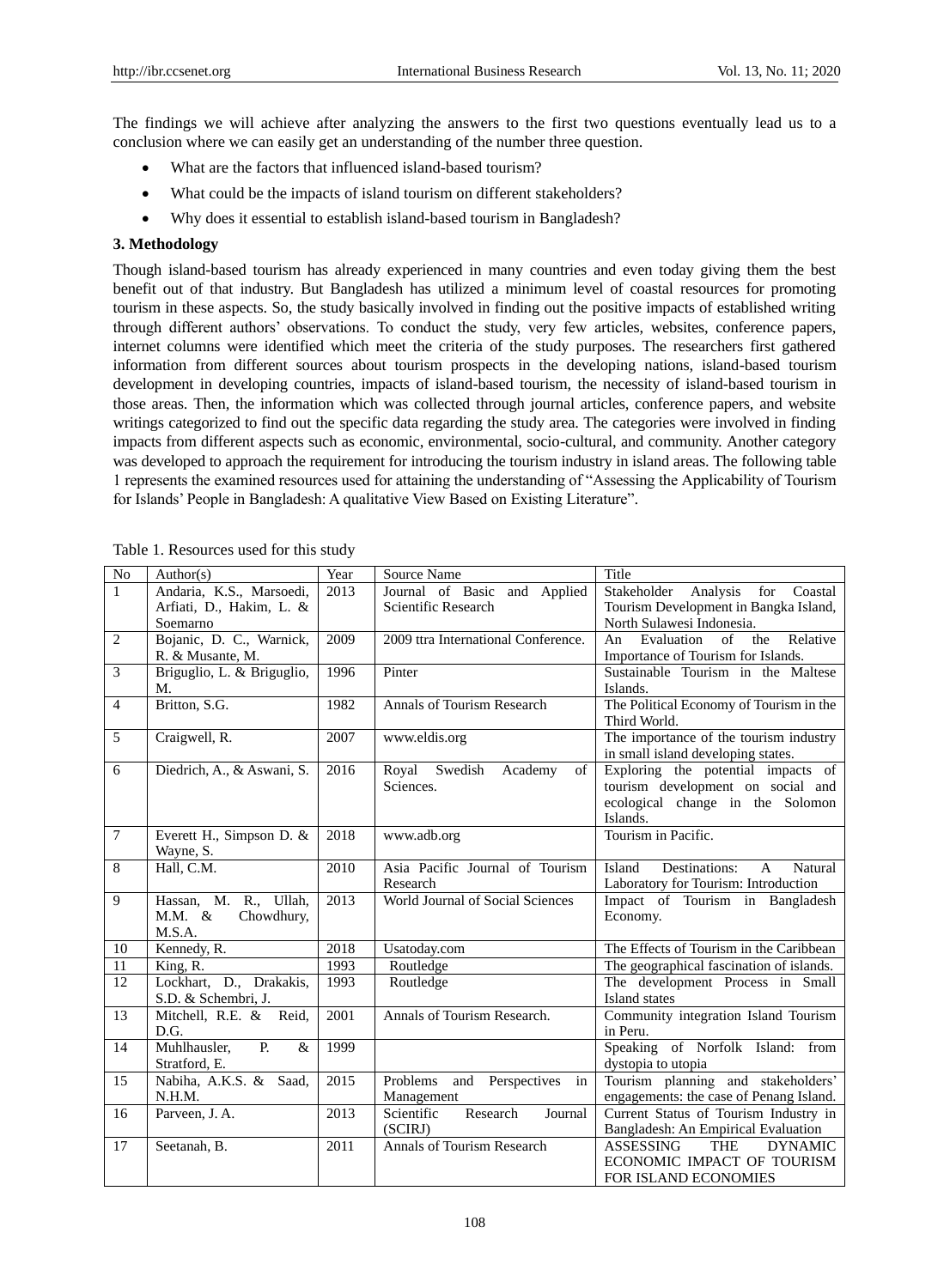| 18 | Shihab, S.                                | 2019 | The financial express.com       | Bangladesh's tourism: Prospects and<br>lacunae                                                                                            |
|----|-------------------------------------------|------|---------------------------------|-------------------------------------------------------------------------------------------------------------------------------------------|
| 19 | Siddiqi, R.                               | 2019 | Bangladeshmonitor.com           | Three islands are set to enrich tourism<br>attraction in BD.                                                                              |
| 20 | <b>Statista</b><br>Research<br>Department | 2018 | www.statista.com                | Global tourism                                                                                                                            |
| 21 | Research<br><b>Statista</b><br>Department | 2019 | www.statista.com                | Total international tourism receipts                                                                                                      |
| 22 | Stone, L. & Stone T.M.                    | 2011 | Journal of Sustainable Tourism. | Community-based tourism enterprises:<br>challenges and prospects for community<br>participation: Khama Rhino Santuary<br>Trust, Botswana. |
| 23 | Stylidis, D. & Terzidou,<br>M.            | 2007 | Middlesex University            | <b>TOURISM</b><br><b>ITS</b><br><b>ISLAND</b><br><b>AND</b><br>SOCIO-ECONOMIC IMPACTS                                                     |
| 24 | Su, M.M., Wall, G. &<br>Wang, S.          | 2017 | <b>Island Studies Journal</b>   | Yujiale fishing tourism and island<br>development in<br>Changshan Archipelago,<br>Changdao,<br>China                                      |
| 25 | Taylor, M.                                | 2019 | www.travelpulse.com             | Asian tourism on the rise                                                                                                                 |
| 26 | Thetsane, R.M.                            | 2019 | Athens Journal of Tourism.      | Local Community Participation<br>in<br>Tourism Development: The Case of<br>Katse Villages in Lesotho.                                     |
| 27 | Travelmate                                | 2019 | www.travelmate.com.             | Top 15 islands in Bangladesh                                                                                                              |
| 28 | <b>UNWTO</b>                              | 2014 | www.e-unwto.org                 | Tourism in Small Island Developing<br>States (SIDS)                                                                                       |

## **4. Theoretical Outline**

#### *4.1 Island Tourism*

"Who does not love the islands? To be encircled by the ocean, lapped by the tide and concealed by palm trees and sandy outcrops of rocks and grass. How lovely! And to be safe behind the moat which separates us from our neighbors. Who doesn't feel helped by the security of an island home?" (Muhlhausler & Stratford, 1999).

From the early travelers to the present travel lovers, island areas are recognized for their natural attractions and giving people peace of mind when making a visit to those places. Island-based tourism generally regarded as one of the tourism destinations having less human-made facilities and availing an opportunity to meet nature for the visitors. Different researchers and academicians have provided their understanding of the explanation of the island tourism. From the perspective of a geographer named Marshall, for example, gives the definition of the island as: "and then there are the islands…many are microstates…vulnerable because of isolation that produces poverty and instability". On the other hand, the academician views it in a different way. An explanation for the island as follows "most enticing form of land. The Symbol of the interminable challenge among land and water... islands propose puzzle and experience; they move and commend" (King, 1993). Another definition has established the characteristics of the island areas said ""Their appeal may relate to the very real feeling of separateness and difference, caused in part by their being physically separate…and given people's desires for the difference while in pursuit of leisure, different climates, physical environments, and culture can all be expected to further the attractiveness of islands as tourism destinations" (Lockhart, 1993). So, the island area has the potentiality to serve different needs of the growing travel markets in spite of having a shortage of human-made facilities. Sometimes, the area of a certain destination which is shorter in size has an influential impact on the structure of tourism development of that destination (Stylidis and Terzidou, 2007).

#### Why do we need Island Tourism?

It has noticed that the tourism industry in recent times becomes a multi-billion industry in different countries and especially the developing nations accept this sector for their betterment in terms of economic solvency having insufficiency in the production because of minimum technological expertise (Bojanic et al., 2009). It is quite a common phenomenon for the island based countries also to rely on tourism for their foreign exchange and employment of their labor forces. That is why the tourism industry has evolved as one of the influential sectors in many islands globally and it has been replacing the production industries with services based economy (Craigwell, 2007). The inhabitants of the island areas are faced with some of the challenges for living in those places. The common problems are involved such as isolated areas, less population, smaller economy, insufficient communication, etc. One of the researchers said that "these environments are with their limited resource base, tiny domestic markets, and diseconomies of scale, poor accessibility, limited infrastructure and institutional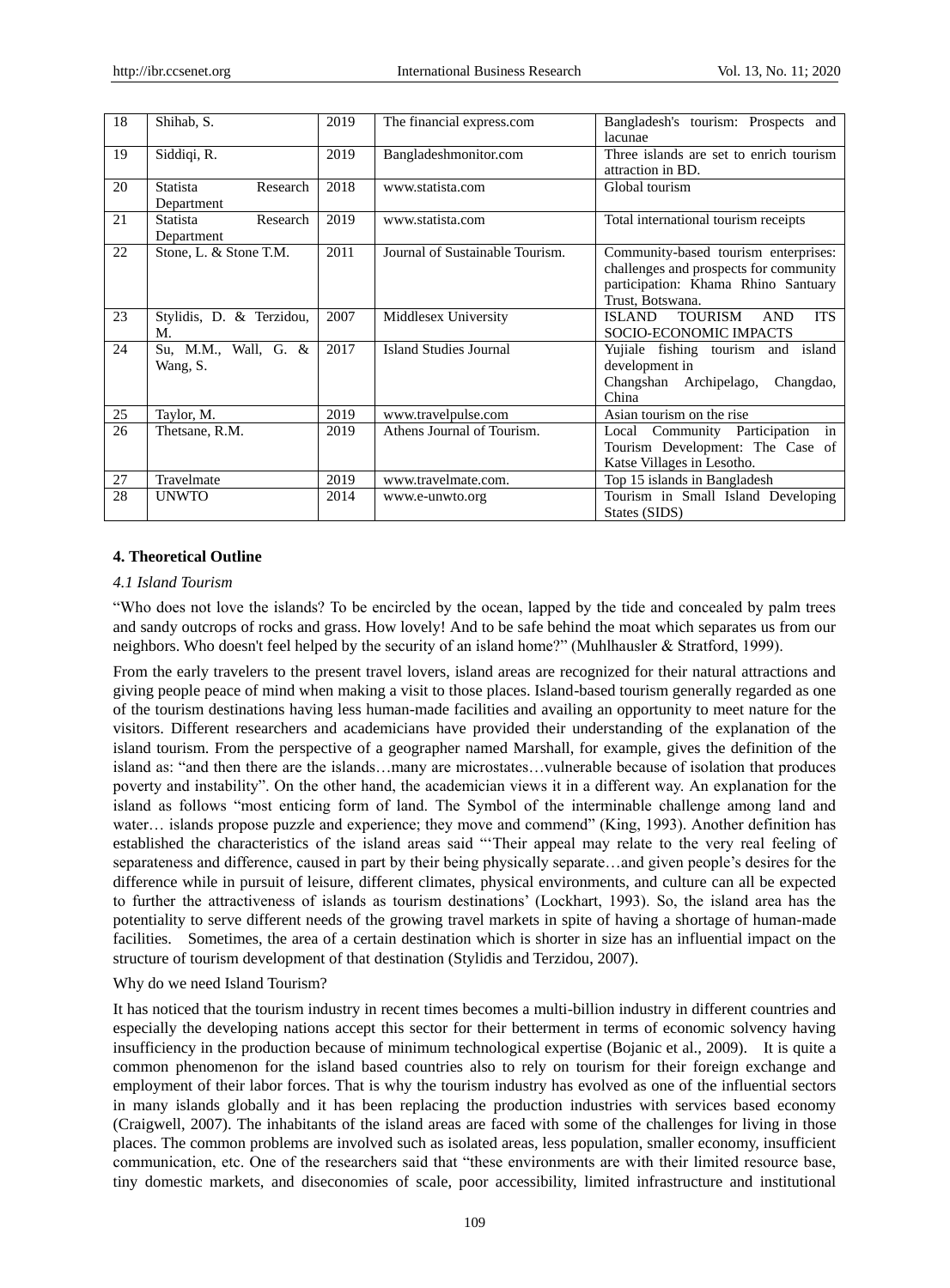mechanisms, and a serious extent of reliance on outer powers (Britton, 1982). These consequences drive these areas to seek a solution and employ them in the development tide with the mainstream. Here, tourism can find a place to play the role of a catalyst to keep up their economic stability as well as ensure the sustainability of that development. Those countries having a developing status as well as enriched with a good number of small islands had experienced an increase in the number of tourist visits from 1998 to 2004 than the rest of the world (Craigwell, 2007). The present phenomena have also provided an opportunity to the undiscovered island areas to show themselves to the potential travelers. Bangladesh and its beautiful islands could be the targeted destinations for the growing market in Asia as well as worldwide if the promotion experience a right on the money situation. The economic growth of Bangladesh has set an option for its own people to experience more leisure time and island areas can be the next destination for the growing domestic tourist. The uniqueness of the destination as well as the services of that place generally represent the competitiveness of that particular place (UNWTO, 2014). The characteristics of the islands of our country place them to a point where they can ensure an advantageous situation in attracting visitors. The island areas which have already experienced the attention by the growing tourist numbers have distinctive characteristics and this situation will call for the specific necessities for the development, marketing, and promotion of those areas (Hall, 2010).

### **5. Impacts of Island Tourism Development**

The small island areas having numerous problems do not allow them to enroll them in the global development progress because of isolation and the lack of enough facilities leaves their economies in the dark. The previous sections of our study have provided evidence about the essentiality of focusing on tourism development in island areas. This section will notify the impacts of such development from a different point of view of the island"s society.

## *5.1 Economic Impact*

The island areas most probably faced the fear of vulnerabilities because of the geographic characteristics of those places. Small island based developing countries (SIDC) has experienced a contribution for the development of tourism in ensuring economic resilience and it can be easily understandable through the enhancement of international tourist visit from 28 million in 2000 to 41 million in 2013 in small island developing countries(SIDC) responsible for 53 billion US dollars tourism export in 2013 (UNWTO, 2014). The tourism industry especially in the island areas of Malaysia has revealed that tourism works as an economic contributor in creating job opportunities for all types of people lived in those island areas and lifting their way of living also (Nabiha and Saad, 2015). Many Countries having island-based tourism have been earning a great amount of the economic portions from this industry. A study of panel data from 19 island economies from 1990 to 2007, suggests that the increasing number of tourists in the island areas expand private investment for the tourism infrastructure as well as the foreign direct investment can find these places as investment-friendly zones which ultimately propel the development of tourism industry alongside other social elements (Seetanah, 2011). Taking the example of the Caribbean island destinations, in 2013 the total GDP of that region is contributed by 14 percent from the tourism sector stating as high as 80 cents in every dollar income (Kennedy, 2018).

### *5.2 Socio-Cultural Impact*

The geographical formation of every island is different from one another creating unique characteristics for them. The way of living of the people in the island areas is also influenced by those characteristics. On the other hand, the cultural components of these areas reveals the behavior of that society. The local products produced in those islands areas which was only consumed by the locals once can easily get the new market because of tourism introduction transferring the food habits to the visitors whereas bringing a positive change in producing local products more (Kennedy, 2018). The discovery of tourism activities in the island areas also contributes in influencing people of those areas to refocus on the production of local crafts, and then the improvement in communication system, educational institutions, medical services and other facilities of those places ensure broader outlook of the islanders (Briguglio and Briguglio, 1996). The social point of view for island tourism development has provided evidence on the influence of tourism on the local community"s behavior and their social structure (Andaria et al., 2013). The small islands in China have established an evidence for the other island based destinations as they earn money through sharing their fishing cultures as well as the products produced by the locals transfer an idea of impact of tourism development on the physical and social structure of the island communities (Su et al., 2017). It is found that the tourism industry will impact the life of the local people in some way whether the level of exposure of the local culture which actually demand for enacting majority of the people with the direct economic activities (Diedrich and Aswani, 2016).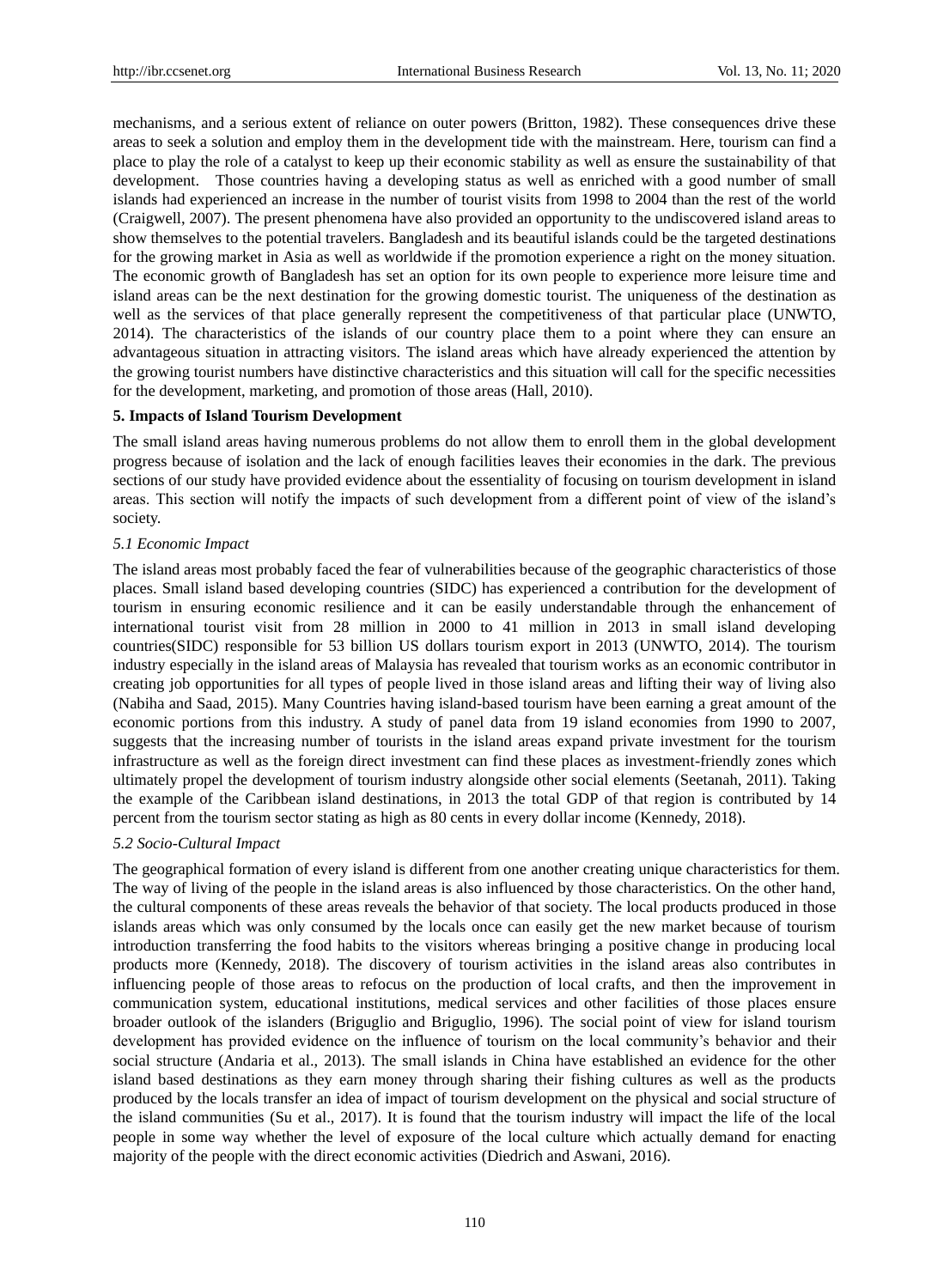#### *5.3 Community Impact*

Community integration plays a pivotal role in introducing a new sector that actually influences the traditional way of living as well as creates an impact on each elements of that society. Island tourism is also responsible for bringing changes within the community"s cultures as well as their economic wellbeing. Tourism development ensures both the economic benefits through providing better jobs for all types of people from unskilled to skilled as well as venturing facilities for the local people to generate income for them, whereas the improvements in service facilities for tourists will indirectly facilitate the local people in upgrading their standard of living (Mitchell and Reid, 2001). The involvement of the local community of a destination is a prerequisite for the sustainability of that place. Tourism in the island areas helps the community to build a relationship with mainstream people which can create opportunities for them to avail of new facilities for their betterment whether it is a physical need or a self-esteem one. The employment opportunities for the locals in the island areas are basically confined within the fishing and agriculture. Here, this industry can create an opportunity for the local community to broaden its income-generating option. The benefits derive from tourism can ensure community betterment whereas the involvement of the community can help in minimizing negative impacts that can be originated through tourism activities (Thetsane, 2019). The society in such type of environment can avail the opportunity to provide their women job facilities allowing them to participate in the development journey and this scenario has drawn the attention in the Caribbean where only the hotel and restaurant sector provide around 43% to 63% jobs (UNWTO, 2014). In order to ensure the benefits of the community, they should have to engage themselves in the management, decision making, and tourist management activities (Stone and Stone, 2011).

#### *5.4 Environmental Impact*

In most countries, the governmental body as the authority of the state is now looking for such growth strategy which can ensure viability as well as sustainability at the same time. To achieve such objective tourism can be evolved as an essential tool for the policymakers. In the island areas which are basically regarded as a vulnerable place where the concentration is given at a certain level so that the development process can contribute to that place for a long time. Island tourism is one kind of responsible tourism in a sense where it considers all the available stakeholders and measures the impact of each component during the development process. The blue economy and the growth of this sector can be obtained through the establishment of island tourism where presenting natural resources and services can be used to generate income while ensuring the protection of the environment with the improved financial status of those regions (UNWTO, 2014). The development of tourism in the ocean area ensures the investment in green economies which can be attained through establishing eco-friendly facilities. And this development planning is far better than any other production process establishment in the island areas. The challenges in climate issues can also be addressed through the promotion of nature-based travel experience rather than places where most of the facilities demanded huge infrastructural requirements. Though most of the studies have shown the impact of tourism on the environment mainly negative. But the use of island areas for tourism expansion as an example, it increases the awareness of conservation of the natural resources to ensure the sustainability of the destinations.

#### **6. Recommendations**

The early developments of tourism in island areas that have presented in different works of researchers find out the shortages and discrepancies in terms of smooth operation. Another thing which is important for all the stakeholders to ensure benefits through tourism activities in island areas. The followings are basic recommendations that have been given on the basis of the observation of tourism developments in various island areas:

- The authority should have to establish a dedicated department within the government to run the development programs in island areas.
- To educate about the industry and the conservation of the environment in those vulnerable areas, NGOs should have to coordinate with the regional authority.
- The participation of the community should have to be ensured from the planning to the decision making process.
- The public and private coordination should have to be bought to ensure the infrastructural development of island areas.
- There should have to be some programs for living during the offseason for the islanders.
- Governmental supports should have to be ensured for the islanders to commence their own ventures.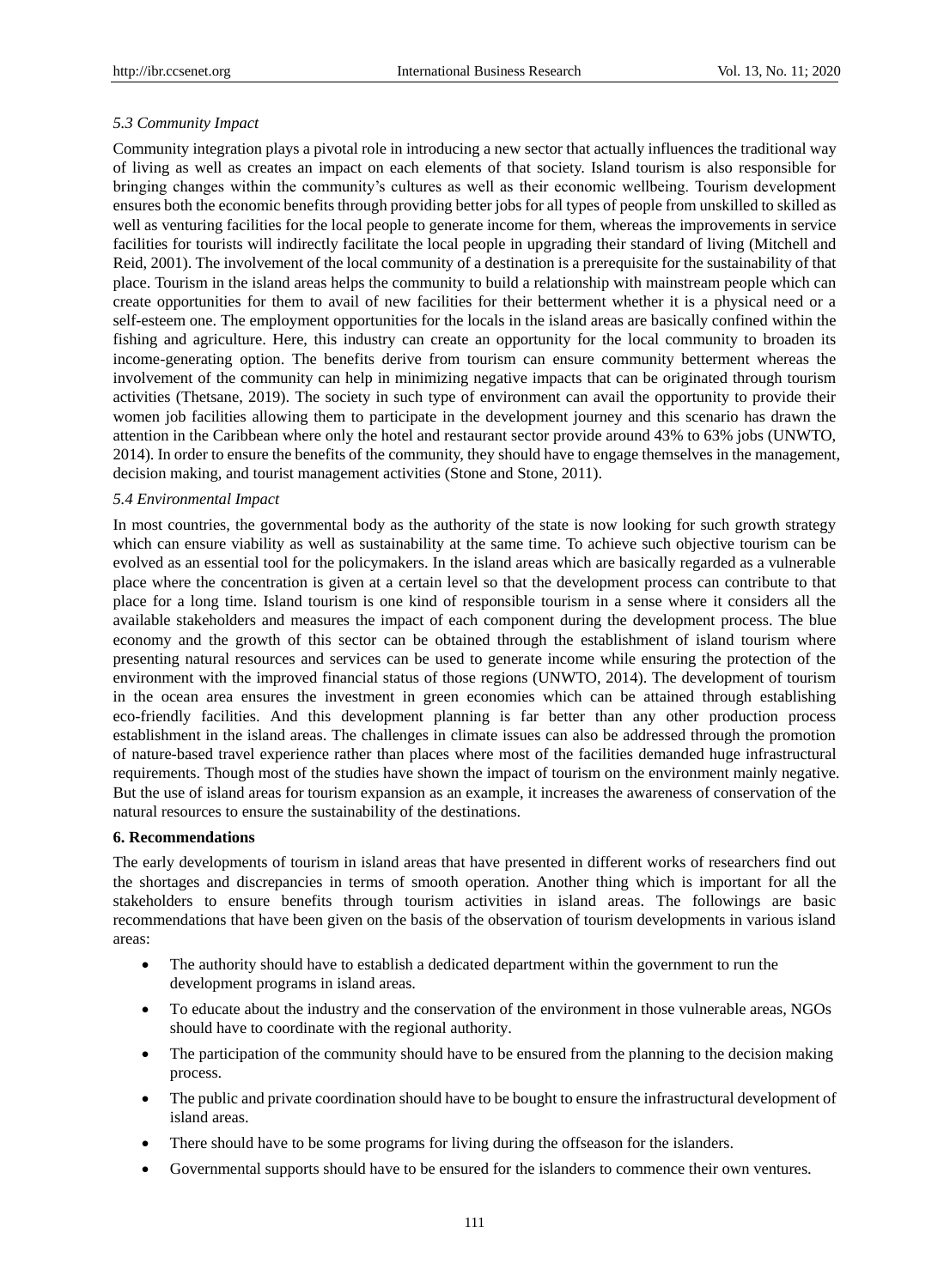Apart from these, there will be certain situations where the decision-making process must have to go through a participatory environment. And this will eventually ensures the benefits of the ultimate objectives of different stakeholders.

## **7. Conclusion**

The current study tried to present the ideas of island tourism and it has also revealed the impacts on different stakeholders. Though tourism is not that much booming in our country especially the international tourists. So, this study has opened up an option for the policymakers as well as the researchers to conduct empirical studies to see the exact situation on the field to project tourism development through islands. To investigate the idea of island tourism, we mostly focused on those island destinations which have already experienced a good receipt from their activities. And this study tried to specify the changes that may happen in the future if this industry opens up. The review of all the established literature on this topic remains impossible and many of them could not meet the criteria of the researcher's interest in observation. The development of island tourism in different areas and their returns can be measured in further study to ensure the applicability of such industry for places having the same potentiality.

## **References**

- Andaria, K. S., Marsoedi, D., Arfiati, L., & Hakim, S. (2013). Stakeholder analysis for coastal tourism development in Bangka Island, North Sulawesi Indonesia. *J. Basic. Appl. Sci. Res*, *3*(1), 1043-1050.
- Bojanic, D. C., Warnick, R., & Musante, M. (2016). An evaluation of the relative importance of tourism for islands.
- Briguglio, L., & Briguglio, M. (1996). Sustainable tourism in the Maltese islands. *Sustainable tourism in islands and small states: case studies,* 162-179.
- Britton, S. G. (1982). The political economy of tourism in the Third World. *Annals of tourism research*, *9*(3), 331-358. https://doi.org/10.1016/0160-7383(82)90018-4
- Craigwell, R. (2007). *The importance of the tourism industry in small island developing states.* Retrieved from <https://www.eldis.org/document/A47180> (Accessed date: 04 February 2020)
- Diedrich, A., & Aswani, S. (2016). Exploring the potential impacts of tourism development on social and ecological change in the Solomon Islands. *Ambio*, *45*(7), 808-818. https://doi.org/10.1007/s13280-016-0781-x
- Drakakis-Smith, D. W., Lockhart, D., & Schembri, J. (Eds.). (1993). *The Development Process in Small Island States*. Routledge.
- Everett H., Simpson D., Wayne, S. (2018). Tourism in Pacific. Retrieved February 1, 2019, from <https://www.adb.org/sites/default/files/publication/430171/tourism-growth-pacific.pdf>
- Hassan, M. R., Ullah, M. M., & Chowdhury, M. S. A. (2013). Impact of Tourism in Bangladesh Economy. *World Journal of Social Sciences, 3*(6), 45-57.
- Kennedy, R. (2018). *The Effects of Tourism in the Caribbean.* Retrieved from https://traveltips.usatoday.com/effects-tourism-caribbean-63368.html (Accessed date 04 February, 2020)
- King, R. (1993). *The geographical fascination of islands in Lockhart DG, Drakakis-Smith D and Schembri J eds The development process in small island states.*
- Michael Hall, C. (2010). Island destinations: a natural laboratory for tourism: introduction. *Asia Pacific Journal of Tourism Research*, *15*(3), 245-249. https://doi.org/10.1080/10941665.2010.503613
- Mitchell, R. E., & Reid, D. G. (2001). Community integration: Island tourism in Peru. *Annals of tourism research*, *28*(1), 113-139. https://doi.org/10.1016/S0160-7383(00)00013-X
- Mühlhäusler, P., & Stratford, E. (1999). Speaking of Norfolk Island: From dystopia to utopia. *Small Worlds, Global Lives: Islands and Migration*, 213-234.
- Parveen, J. A. (2013). Current status of tourism industry in Bangladesh: An empirical evaluation. *Scientific Research Journal*, *1*(1), 41-57.
- Seetanah, B. (2011). Assessing the dynamic economic impact of tourism for island economies. *Annals of tourism research*, *38*(1), 291-308. https://doi.org/10.1016/j.annals.2010.08.009
- Shihab, S. (2019). Bangladesh's tourism: Prospects and lacunae. Retrieved February 1, 2020, from <https://thefinancialexpress.com.bd/views/reviews/bangladeshs-tourism-prospects-and-lacunae-1577717187>